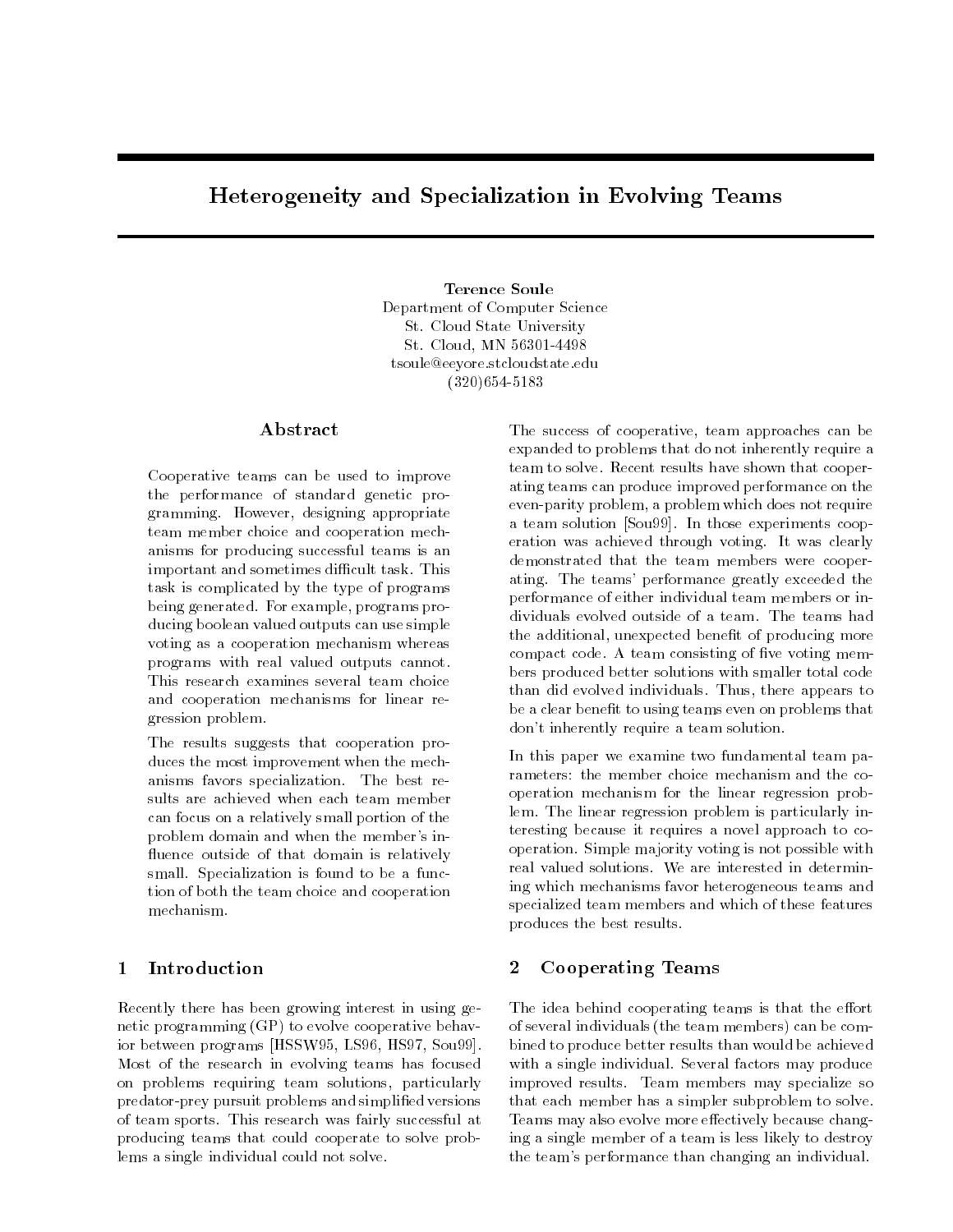There are three primary issues in using teams. How will the teams be chosen, what cooperation mechanism will they use and how will credit be assigned among

# 2.1 Choosing Teams

In general teams can be homogeneous, identical team members, or heterogeneous, different team members. Homogeneous teams are generally easier to implement. Typically, evolution is applied normally. When an individual is chosen for evaluation N copies of the individual are made (where N is the team size) and the N copies are evaluated as a team.

Homogeneous teams limit the possible cooperation mechanisms. For example, cooperation through voting is clearly not possible with homogeneous teams. Heterogeneous teams are somewhat more difficult to implement. However, most researchers have found that heterogeneous teams produce better results.

Several implementations of heterogeneous teams have been used. One approach is to evolve individuals normally, then, during evaluation, N individuals are chosen from the population to form the team. Thus, every team is different and each individual will be a member of many different teams over the course of a evolutionary run.

This approach is actually expected to produce fairly homogeneous teams for two reasons. First, after many generations the population has started to converge. Thus, a team is likely to consist of N versions of the same individual. Furthermore, evolution should favor individuals that cooperate well with themselves increasing the pressure to evolve homogeneous teams.

Second, during each evaluation the programs will be teamed with different members. Thus, they cannot `expect' any particular behavior from the other team members. This environment should favor generalists, programs that can cooperate well with any other program.

To reduce the amount of homogeneity N separate populations can be used. During evaluation one individual is chosen from each population. This is more likely to produce heterogeneous teams because it avoids the first problem described above. However, the second problem still applies. So, a certain amount of homogeneity is expected.

In addition, this approach seems likely to favor rapid convergence within the N populations, although each population may converge to a different solution. An individual can not have any "expectations" of how its

team mates will perform because they are draw randomly from the other populations. Thus, it may be difficult for individuals to evolve cooperative behaviors until the populations begin to converge making expectations possible. This will produce increased pressure for rapid convergence.

A third approach is to have each individual consist of N separate programs that act as single team. This allows heterogeneous teams without the additional convergence pressure to produce members with "expected" behaviors.

The drawback with this approach is that it requires a modication of the crossover operator. Standard crossover can not be used when each individual consists of several seperate programs.

Haynes and Sen have studied several of the possible crossovers [HS97]. They tested crossing a single randomly chosen member from one team with a single randomly chosen member of another team, crossing all members of one team with the corresponding members of another team, and using a crossover "mask" to determine the crossover members. Preliminary results suggest that crossovers between corresponding team members (i.e. member 1 of one team only crosses with member 1 of other teams) produces the best results, possibly because it favors specialization among the team members.

The number of members per team (the team size) is also a consideration. Very little work has been done relating team size to performance as most researchers have used problems with fixed team sizes, e.g. evolving a vollyball team (6 members) [RD94].

## 2.2 Cooperation Methods

To date almost all research involving teams has used an implicit cooperation mechanism. The most common approach has all team members acting in a common environment, cooperation occurs (or does not occur) by default. (This is sometimes referred to as evolving coordination rather than cooperation, but the principle of autonomous team members working towards a common goal is the same.) Examples of this approach include predator-prey problems with multiple predators [HSSW95] and evolving a vollyball team [RD94].

An alternative approach is to use an explicit cooperation mechanism. Each team member generates a solution, or portion thereof, and an explicit mechanism is used to combine the member's solutions. Iba used a variation of this approach. The individuals were evolved normally, as individuals, not team members. After the final generation the best individuals were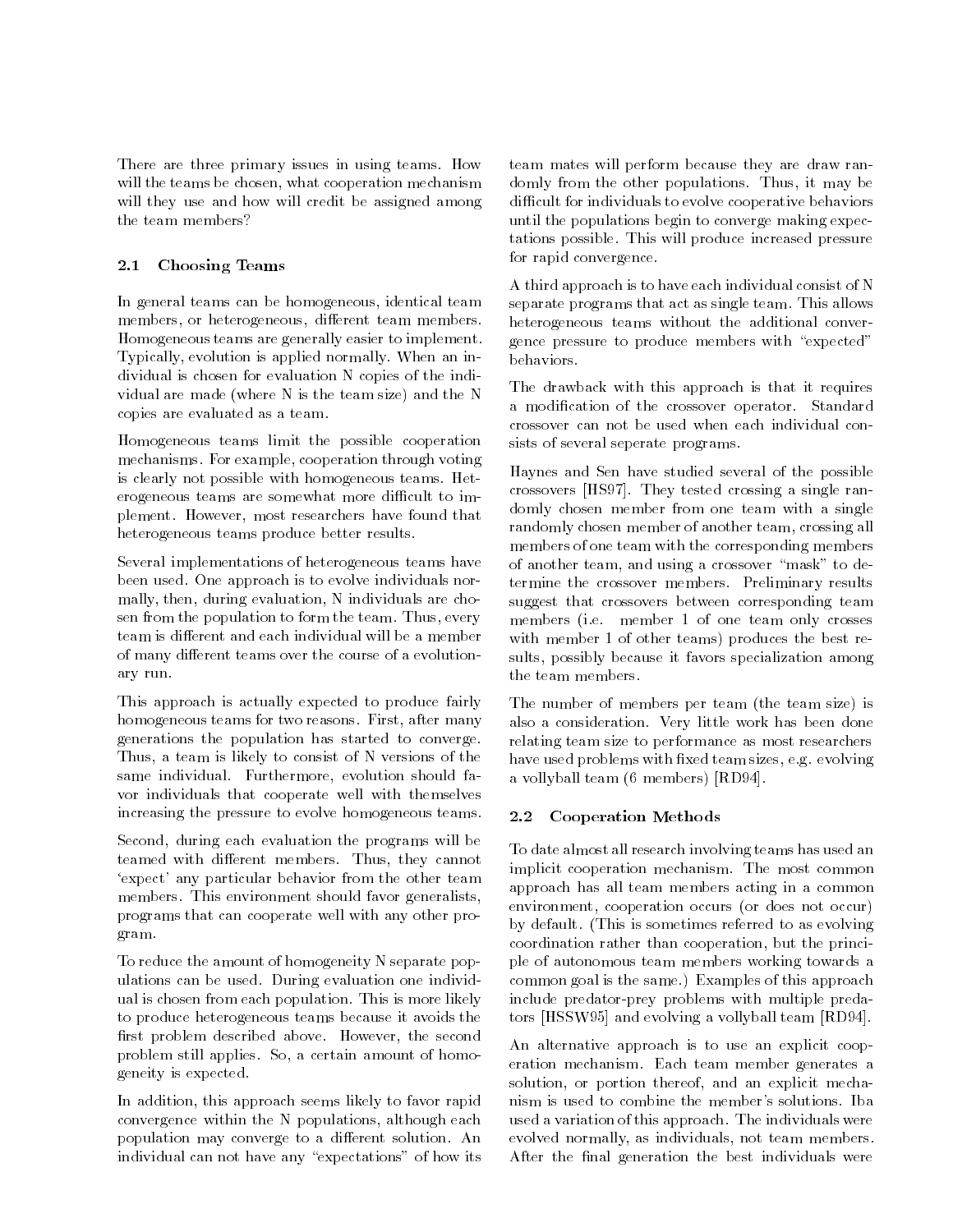| <b>Objective</b>      | Find a curve fitting        |  |  |
|-----------------------|-----------------------------|--|--|
|                       | function (sin).             |  |  |
| Terminal set          | Input value $X$ and         |  |  |
|                       | random constants            |  |  |
| Function set          | $+, -, *$                   |  |  |
|                       | and / (protected division)  |  |  |
| Fitness               | Square root of the          |  |  |
|                       | sum of the squares of       |  |  |
|                       | the error at 40 test points |  |  |
| Population size       | 1000                        |  |  |
| Crossover probability | 80 percent                  |  |  |
| Mutation probability  | $5$ percent                 |  |  |
| Selection             | stochastic remainder        |  |  |
| Termination criteria  | 100 generations             |  |  |
| Maximum size of trees | none                        |  |  |
| Initial population    | grow, no size limits        |  |  |
| Number of trials      | fifty                       |  |  |

Table 1: Summary of the linear regression problem.

combined into a single team that voted on the solution [Iba97].

In earlier research used an explicit voting mechanism to evolve teams to to solve the even-parity problem [Sou99]. Teams consisted of five individuals that were evolved as a unit. The results clearly showed that cooperative behaviors evolved and improved the overall results.

### 2.3 Credit Assignment

The final task in evolving teams is assigning credit to the individual team members. The most common 3.2 approach is to have all team members receive equal credit. This is in keeping with evolutionary computation's generally minimalistic approach to credit assign ment and is used here. (Most evolutionary approaches give a single reward to the entire individual without attempting to proportionally reward more signicant subprograms. Similarly, with teams the entire team is rewarded without attempting to proportionally reward more signicant team members.)

## 3 Experimental Method

#### $3.1$ The Test Problem

The linear regression problem is used as a test problem 3.3 for these experiments. The goal of the linear regression problem is to evolve a function to fit a set of data points. For these experiments the data points were

generated by a sin function. The sin function was chosen because there is no perfect solution with the given operators. Thus, the GP can continously attempt to refine its solution and the results are not influenced by a population finding a perfect solution before the final generation.

The fitness is the square root of the sum the squares of the errors on 40 test points between  $-2PI$  and  $2PI$ . The goal is to minimize this value.

For the linear regression problem the operators are addition, subtraction, multiplication and protected division. The terminals are real constants and the input variable. The constants are real numbers initially generated in the range -10.0 to 10.0. The mutation operator changes the constants by a real value in the range -0.5 to 0.5.

For elitism fifty copies of the best individual are made in each generation. However, these copies are allowed to undergo crossover with the normal 0.8 probability. During selection if two individuals have the same size the smaller is chosen. This introduces a limited form of growth control.

In the intial population programs are allowed to grow randomly without size or depth limits. This produces a fairly wide distribution of program sizes. Selection is rank based. Each individual is assigned a value equal to (population size-(rank-1))\*2/population size (giving a value between 2 and 2/population size). The whole number portion of this value is the number of copies made, the decimal portion is the probability of an additional copy. Other details of the problem are shown in Table 1.

### Team Choice

Two mechanisms for team choice were tested. The first mechanism randomly chooses N-1 individuals from a single population to act as the team members for the individual being evaluated. (As noted previously this approach is expected to produce fairly homogeneous teams and these trials are labeled homogeneous teams in the remainder of the paper. The cooperation mechanism used was median voting, described below.) The second mechanism evolved teams as individuals. Each individual in the population consisted of N distinct programs that form a team. This approach is expected to favor heterogeneous teams.

### 3.3 Cooperation Mechanisms

Three cooperation mechanisms were tested. The first mechanism averaged the output of the team members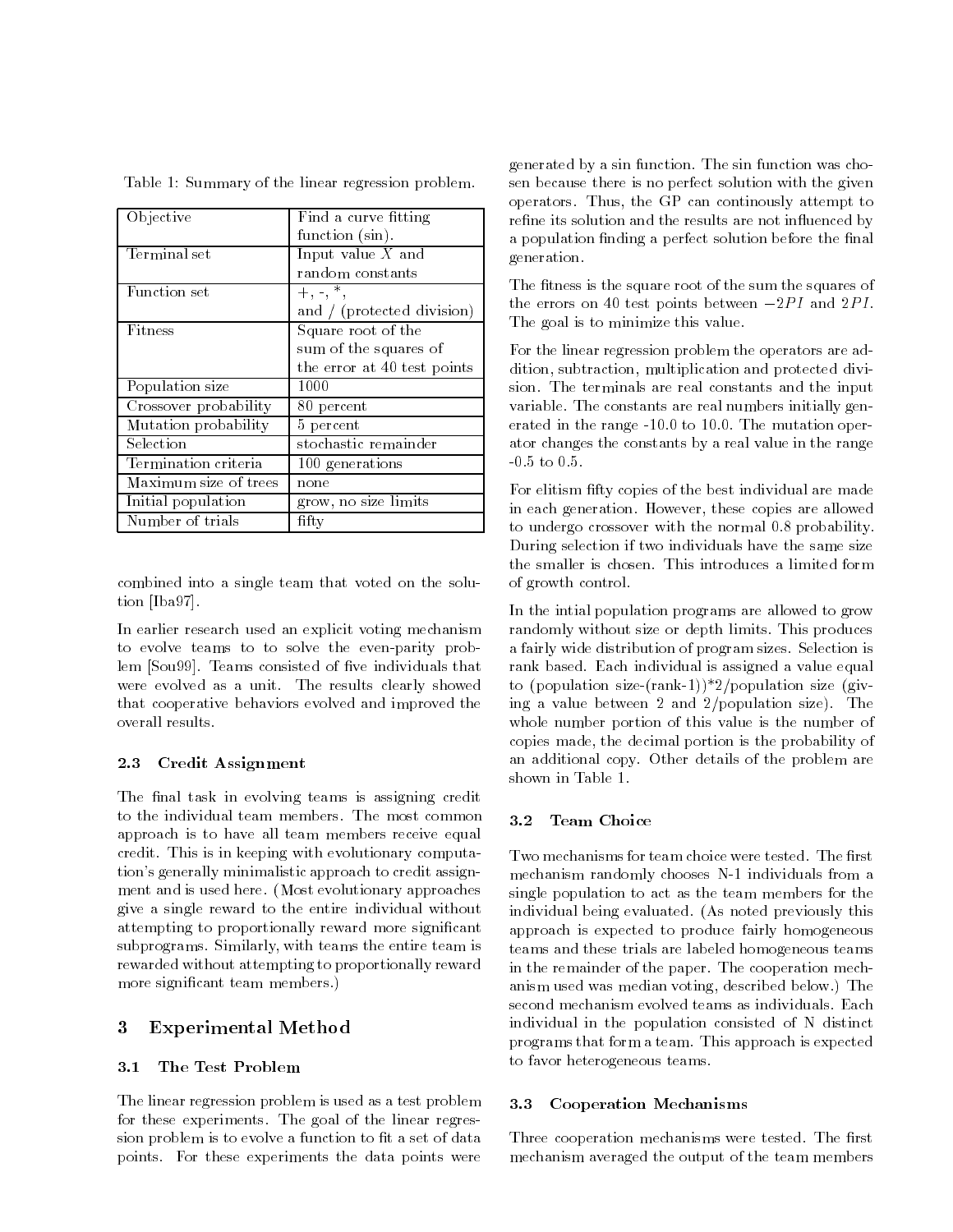

Figure 1: Performance of the GP with different cooperation mechanisms.

for each input value (averaging). The second method took the median member's output for each input value (median voting). For example, if at the first test point  $(x = -6.28)$  three team members produced outputs of: -0.8, 0.02, 121.4 the value used for calculating the error would be 0.02, the median value.

In the third method the input range is divided into N subranges and each team member is assigned a distinct subrange (preset ranges). Thus, with a five member team and 40 test points each member actually only has to fit 8 test points.

As with the team choice mechanism, each of the cooperation mechanism should favor either homogeneous or heterogeneous teams. It is hypothesized that averaging will favor homogeneous teams, as presumably each member must be reasonably close to the test function. The other two methods are expected to favor heterogeneous teams. Each member can specialize on a different range of the test function and outside of those ranges the functions are relatively free to vary. Thus, there does not seem to be any pressure to produce homogeneous teams.

#### $\overline{\mathbf{4}}$ Results

Figure 1 shows the error of the evolved functions over 100 generations for five test cases (the team size used for these trials is 5): heterogeneous teams with median

voting, heterogeneous teams with preset ranges, heterogeneous teams with averaging, homogeneous teams (with median voting), and a normal GP trial (i.e. team size of 1). Each set of results is the average of fifty trials.

Figure 1 shows that median voting and preset ranges produce the best results. Averaging is roughly equivalent to simply evolving individuals, and the homogeneous teams perform worse than evolved individuals. Thus, it is clear that simply using teams is not a guarantee of improved results. The mechanisms for chosing the team and for cooperation are fundamental.

Table 2 summarizes the errors in the final generation for different team sizes. These data emphasize several facts. It is clear that median voting and preset ranges are beneficial and that for these cooperation mechanisms larger teams further improve the results, although the advantage levels off fairly rapidly. In contrast averaging the team results is actually harmful and increasing the team size degrades performance.

These results seem to support the hypothesis that cooperation mechanisms favoring heterogeneous and more specialized members (in this case median voting and preset ranges) produce better results. However, it is worth examining the actual solutions being created by the GP. The following figures show the best team after 100 generations taken from the ftieth trial. It is entirely possibly that trial fifty produced a relatively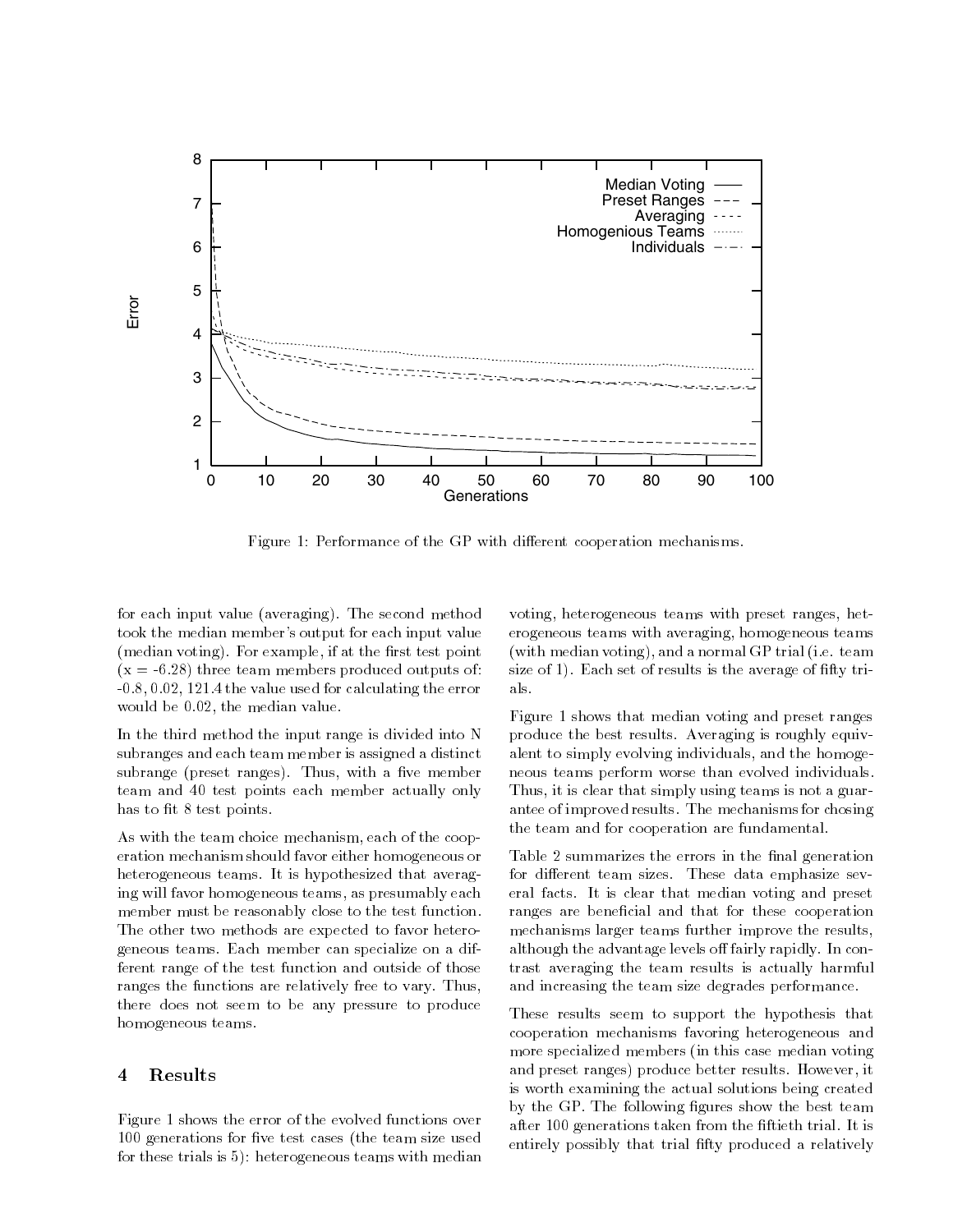Table 2: Summary of team results. These are the errors for the best programs in the final generation, averaged across 50 trials. The last row shows the results evolving individuals, so the team size does not apply.

| Team Type     | 3 Member Team   Std. Dev. |      | 5 Member Team   Std. Dev. |      |
|---------------|---------------------------|------|---------------------------|------|
| Median voting | 1.53                      | 0.28 | $1.22\,$                  | 0.23 |
| Preset ranges |                           |      | 1.49                      | 0.25 |
| Averaging     | 2.62                      | 0.41 | 2.79                      | 0.49 |
| Homogeneous   | -3.17                     | 0.68 | 3.20                      | 0.77 |
| Individual    | 2.77                      | 0.55 |                           |      |



Figure 2: Solution generated when evolving individuals. Note that the evolved function corresponds reasonably well with the target function.

poor best individual. Thus, these figures are only considered for the general form of the solution, not its absolute fitness. For the team trials, the results are for teams with five members.

Figure 2 shows the best solution generated by a single individual. The generated function corresponds relatively closely to the test function, although this is clearly not a great solution.

Figure 3 shows the best solution generated by a team when each member assigned a preset range. The combined function is shown along with the function produced by 3 of the 5 team members. Within their assigned ranges each of the members generated a function that corresponds relatively closely to the test function. For example, member 3 is fairly accurate in its range (roughly -1.3 to 1.3). However, outside their range each members' function is very different from the

test function. This is clearly cooperation, the members only perform well as a team. It is also clearly specialization, each member has evolved to be correct only within its own narrow range of specialization.

Figure 4 shows the best solution generated by a team using median voting. Again the combined function is shown along with the functions produced by 3 of the 5 team members. As in the previous case the combined function is relatively close to the test function, but the individual member functions are not. Here the team members have evolved regions of specialization within which their performance is good.

In this case several members have multiple, disjoint ranges of specialization. For example, member 1 fits the test function from -3.5 to -2.5 and again from 2.5 to 3.5. This requires a higher level of cooperation than seen in the previous example. Here the members must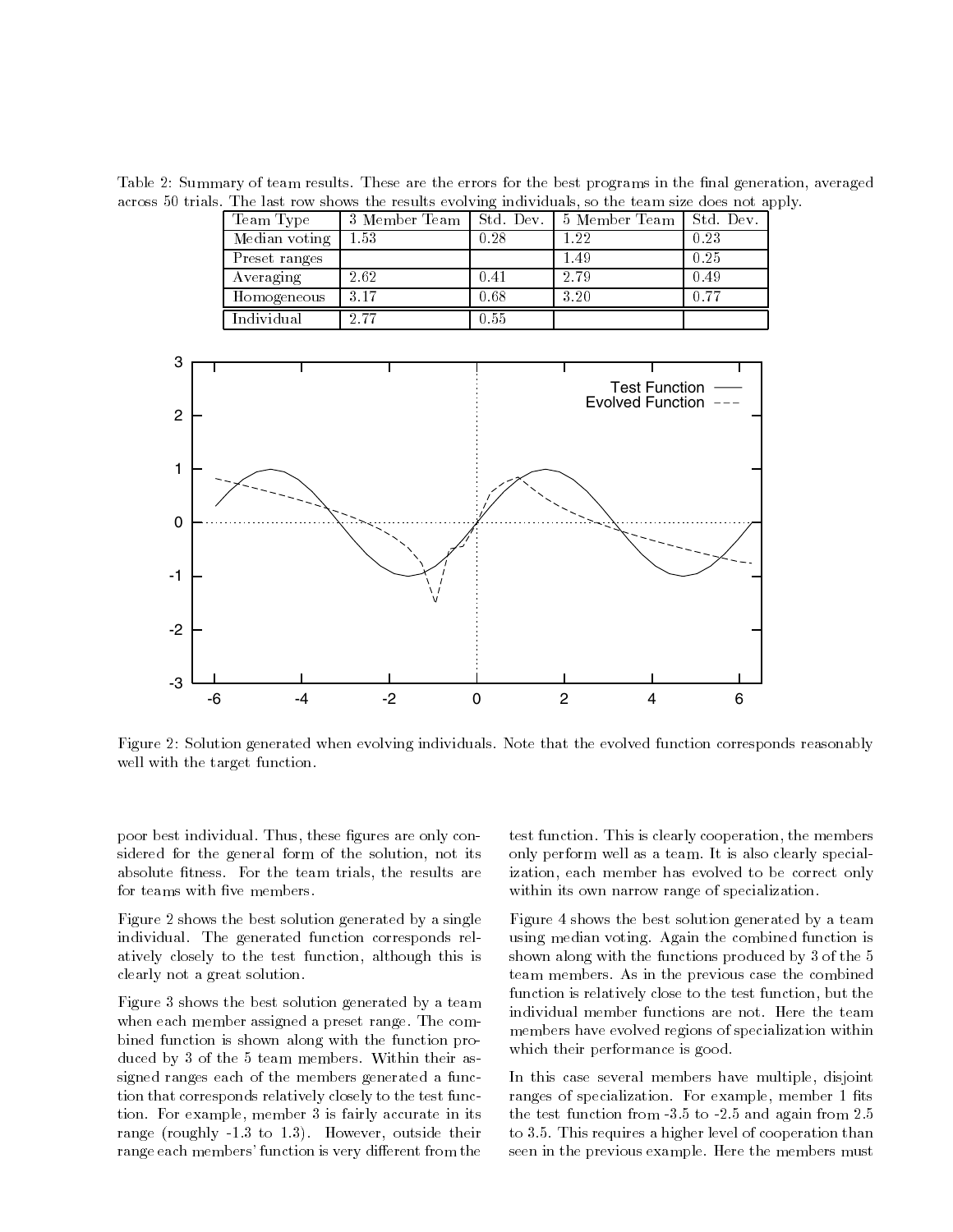

Figure 3: Solution generated by the team when using preset ranges of specialization. The individual member solutions are shown along with the combined result.

not only be correct within their ranges of specialization, they must also assure that the median vote applies to the correct other member of the team. Thus, it is clear that both specialization and cooperation are evolving.

The primary difference between these two examples is that with preset ranges each function is forced to fit a predetermined range whereas with median voting the ranges of specialization can evolve. For this problem allowing the ranges of specialization to evolve is somewhat advantageous. Presumably, because it allows the test function to be subdivided into fairly "natural" ranges. It seems likely that a conscious attempt by the programmer to choose preset regions would improve the results. However, for many problems this will not be possible. This is particularly true of problems were the ranges cannot be so clearly graphed. For example, it is not obvious where the "natural" ranges of specialization are in a data mining problem.

Figure 5 shows the results for teams using averaging as the cooperation mechanism. Here the results differ considerably from what was expected. We had expected averaging to result in fairly homogeneous teams in which each member was fairly close to the test function. Clearly this is not the result. The members are extremely diverse and do not even remotely resemble the test function. Despite this the average of the functions is relatively close to the test function. (Overall

averaging produced solutions as good as produced by individuals.) Thus, the averaging cooperation mechanism clearly produces cooperation (as do the other two mechanisms), but does not lead to the homogeneous teams that were expected.

In addition, averaging does not produce the specialization that was seen with median voting and preset ranges. For any given range of the test function none of the members would do well by itself. This is in marked contrast to the previous team cases.

The results for homogeneous teams were closer to what was expected. In some cases the population converged entirely. Thus, median voting (or any other cooperation mechanism) had no real effect because the members were identical. In other cases the population did not converge, but the process of appling median voting to five individuals randomly draw from the population worked very poorly.

### 4.1 Generalizing Ability of the Solutions

How well the solutions generalize outside of the training data is another important consideration with machine learning techniques. With the linear regression problem generalization is further subdivided into two distinct cases: generalizing within the training range  $(-2PI$  to  $2PI$  in this case) and generalizing outside the training range ( $\langle -2PI \rangle$  and  $> 2PI$  in this case).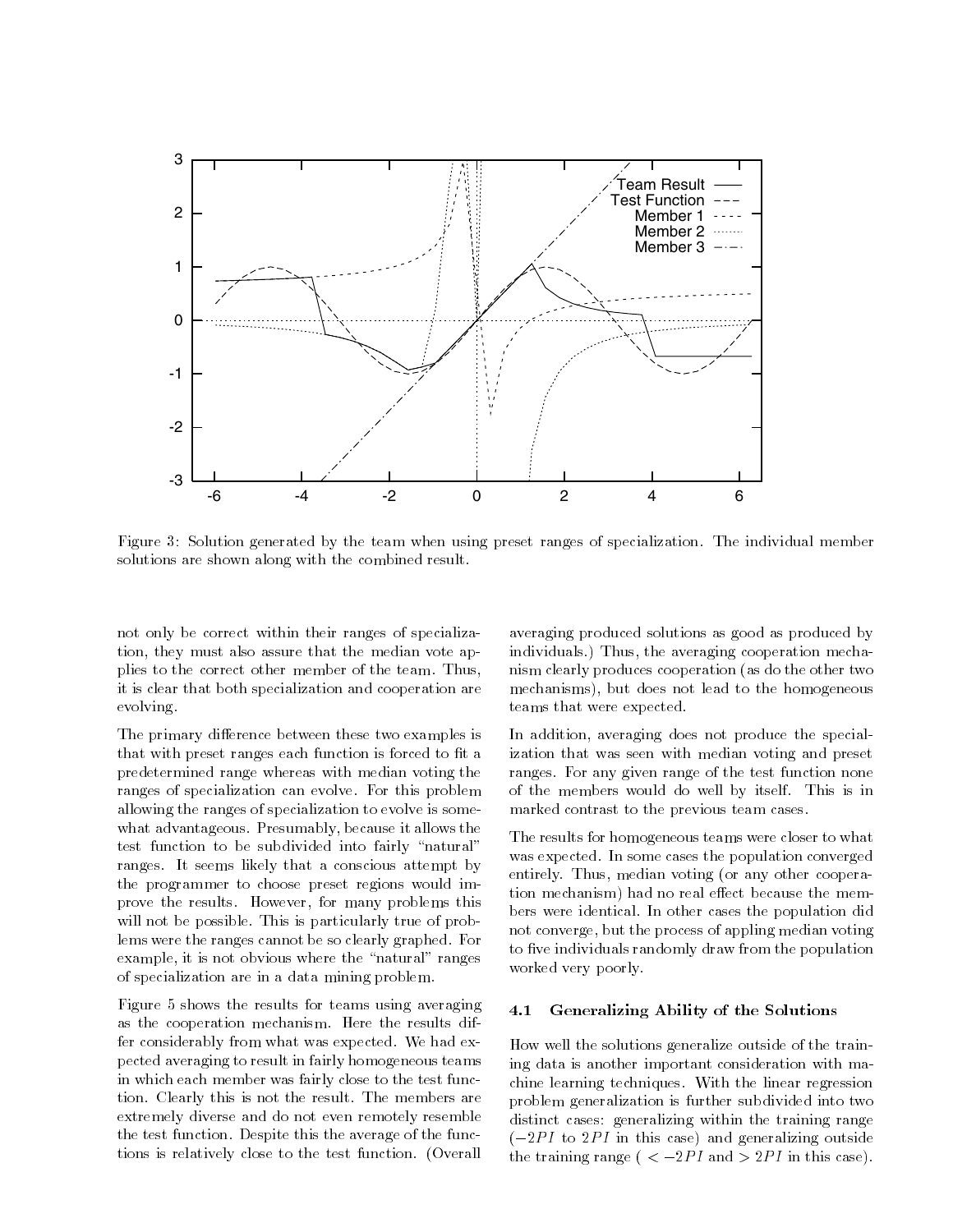

Figure 4: Solution generated by the team using median voting. The individual member solutions are shown along with the combined result. Although the team members are only accurate within narrow ranges of specialization, the overall result is fairly accurate.

The results are fairly clear from looking at Figures 2 through 5. Generalization within the training range is fairly good for all cases. The teams with more specialization give better results simply because they produced the more accurate functions.

In contrast, outside the training range the specializing teams will perform very poorly. This should not be surprising. With specialization each member's ability is limited to its range. Outside of the training range none of the members can be expected to do well. Thus, a major drawback of the teams with specializing members is that they will generalize poorly outside of the training range.

### 5 Conclusions

In these experiments team performance was dependent on two factors, team heterogeneity and specialization. These are clearly related. If a team consists of homogeneous members specialization is not possible. However, even when the team members are heterogeneous specialization is not guaranteed to occur. This was shown in the trials using averaging. Figure 5 clearly shows heterogeneous team members, but there does not appear to be any specialization among those members. In contrast Figures 3 and 4 show clear specialization, each member is accurate only for a subset of the training data.

Finally we saw that of these two factors (amount of heterogeneity and amount of specialization) the amount of specialization is key to improving performance. Heterogeneity is a necessary, but not sufficient, condition for specialization to occur. The team choice mechanism is important in producing heterogeneous teams. However, these experiments suggest that it is the cooperation mechanism that most favors specialization. Thus, developing an appropriate cooperation mechanism will be critical in applying teams to other problems. These experiments suggest that the mechanism should favor the evolution of independent areas of specialization.

There is a drawback to specialization in these experiments. When each of the team members specializes on a limited region of the training data the ability to generalize outside of the training range is degraded, although performance within the training range improves. proves.

Finally, it is worth noting again that cooperation did evolve whenever heterogeneous teams were used. Thus, it seems reasonable to claim that cooperation is a fairly easy trait to evolve. This is a very significant result. It suggests that a team approach can be successfully applied to most problems.